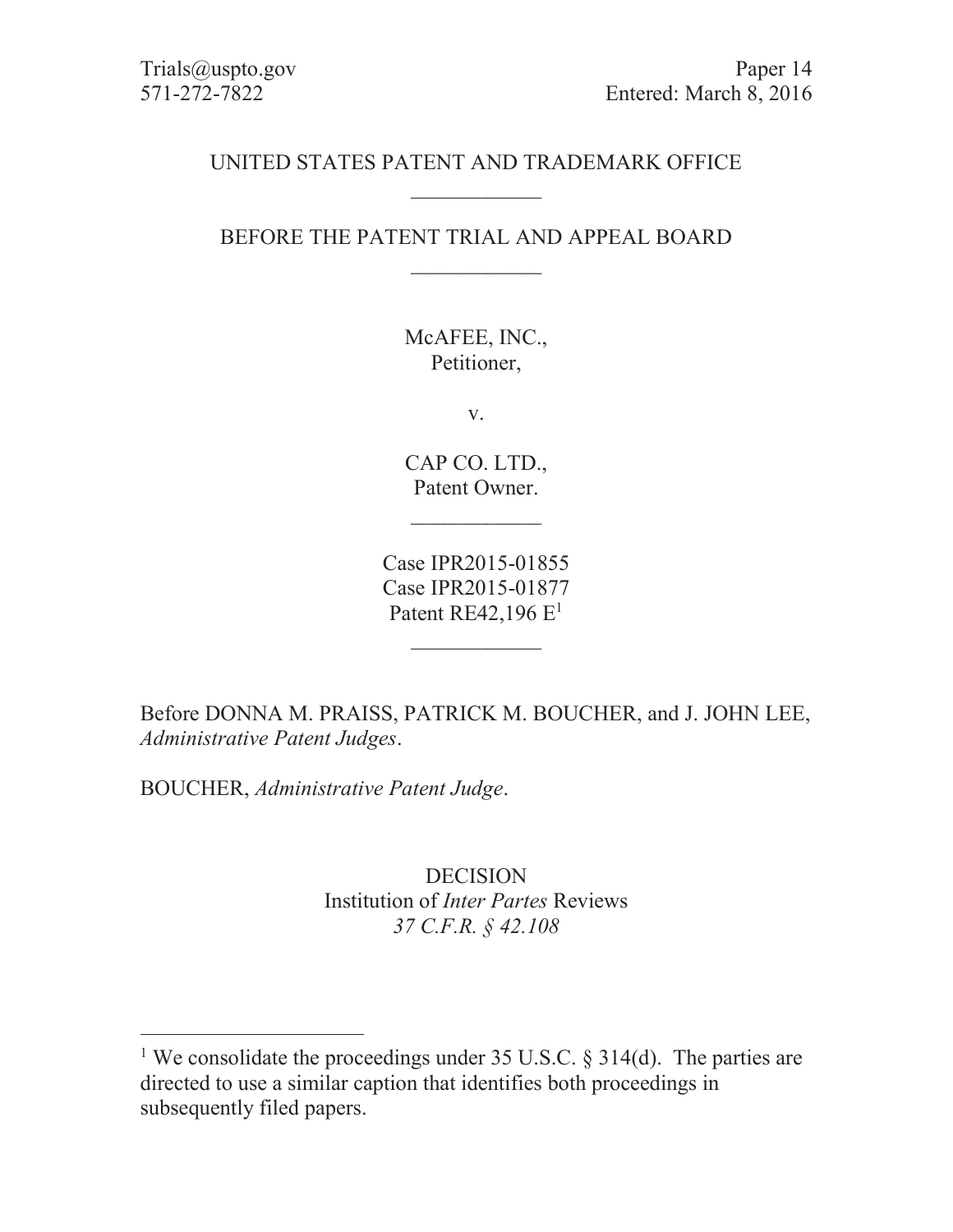On September 2, 2015, McAfee, Inc. ("Petitioner") filed a Petition (IPR2015-01855, Paper 1 ("Pet. 1855")) pursuant to 35 U.S.C. §§ 311–319 to institute an *inter partes* review of claims 1, 3, 5, 8, 10, and 12 of U.S. Patent No. RE42,196 E ("the '196 patent"). On September 4, 2015, Petitioner filed another Petition (IPR2015-01877, Paper 2 ("Pet. 1877")) to institute an *inter partes* review of claims 4 and 5 of the '196 patent. CAP Co., Ltd. ("Patent Owner") filed respective Preliminary Responses (IPR2015-01855, Paper 11 ("Prelim. Resp. 1855"); IPR2015-01877, Paper 10 ("Prelim. Resp. 1877")) on December 11, 2015. Applying the standard set forth in 35 U.S.C. § 314(a), which requires demonstration of a reasonable likelihood that Petitioner would prevail with respect to at least one challenged claim, we consolidate the proceedings and institute *inter partes* review of claims 1, 3–5, 8, 10, and 12.

# I. BACKGROUND *A. The '196 Patent 1. Overview*

The '196 patent describes systems and methods for online diagnosing, remedying, and blocking of harmful information, such as computer viruses. Ex.  $1001$ ,<sup>2</sup> col. 1, ll. 20–24. Identifying deficiencies in then-existing techniques for protecting against such harmful information—namely, manual installation of antivirus software and/or the use of post-infection responses—the '196 patent describes "a harmful information blocking program which is automatically transmitted and installed in the client system

 $\overline{a}$ 

<sup>&</sup>lt;sup>2</sup> Several exhibits have been filed in both proceedings. Unless otherwise noted, citations are to IPR2015-01855.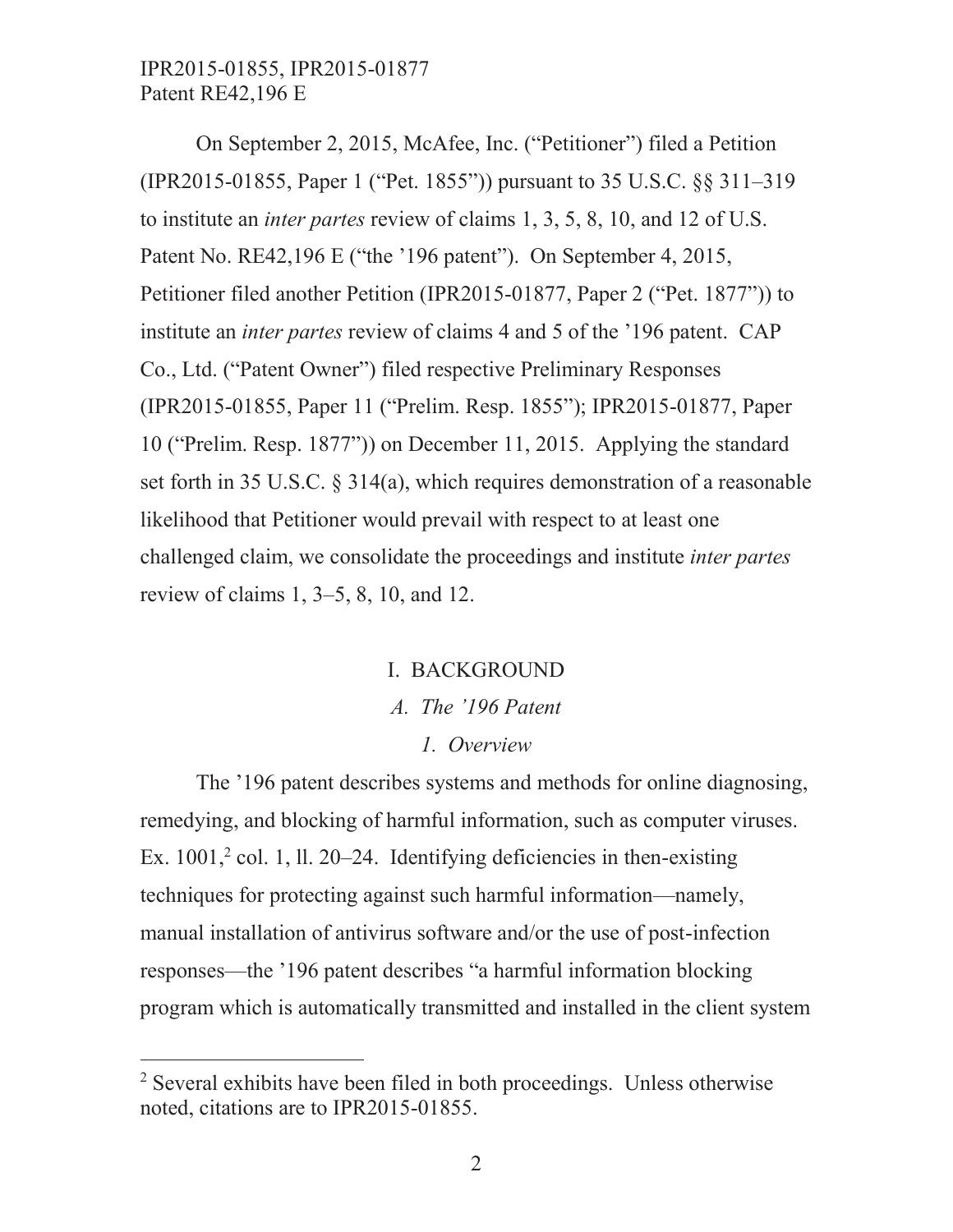upon accessing to the web server via a computer network." *Id.* at col. 2,

ll. 29–37; *see id.* at col. 1, l. 57–col. 2, l. 26.

Figure 2A of the '196 patent is reproduced below.



Figure 2A is a flowchart illustrating an online method of blocking harmful information. Ex. 1001, col. 4, ll. 32–34. After constructing a homepage on a server, launching a web browser on a client system, and connecting the client system to the server at blocks 210, 220, and 240, a harmfulinformation blocking-code module is downloaded to the client system at block 250. *Id.* at col. 4, l. 61–col. 6, l. 2. The module automatically runs on the client system at block 260 to block harmful information in real time at block 270. *Id.* at col. 5, ll. 40–44. The '196 patent discloses a similar embodiment in Fig. 2B and its related discussion that uses a second server to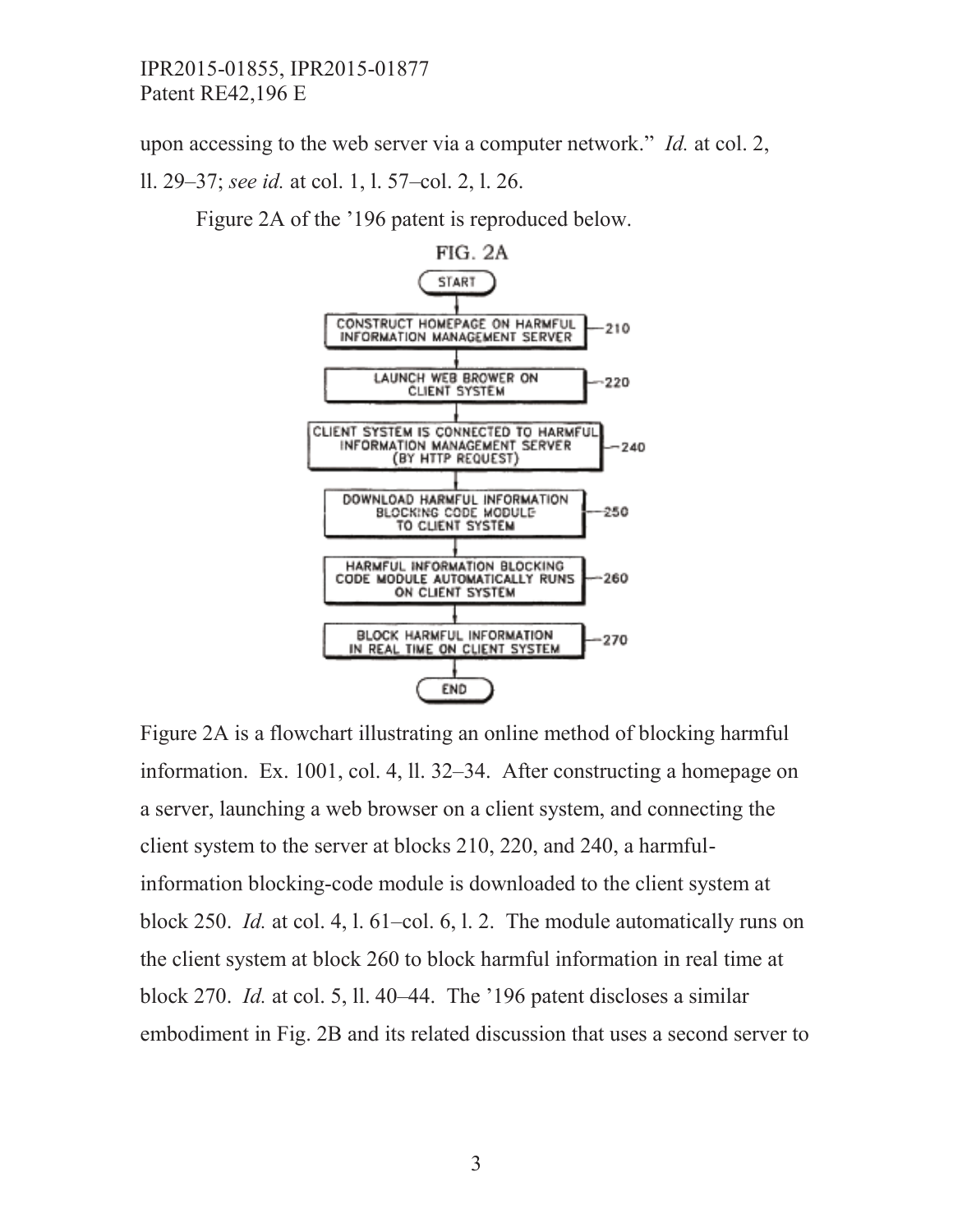provide hyperlink information used in accessing the server. *Id.* at col. 6, ll. 1–28.

#### *2. Illustrative Claim*

Independent claim 1 of the '196 patent is illustrative of the claims at issue:

1. A method for blocking in real time harmful information in a file to be executed, the method comprising the steps of:

(a) on a computer network through which a web server and a client system are linked to each other, the web server receiving a connection request from the client system over the computer network;

(b) the web server transmitting a harmful information blocking code module to the client system; and

(c) once the transmission of the harmful information blocking code module is completed, the harmful information blocking code module automatically running on the client system to block in real time harmful information including computer viruses,

wherein the step (c) comprises steps of:

 $(c1)$  inspecting file input/output  $(I/O)$  on the client system by hooking up file I/O routines,

(c2) determining whether the file to be executed corresponding to the inspected file input/output in the step (c1) is harmful or not; and

(c3) treating a file determined to be harmful in the step (c2) and executing the file, if it can be treated, and aborting the execution of the file determined to be harmful in the step (c2), if it cannot be treated.

#### *3. Prosecution History*

The '196 patent is a reissue of U.S. Patent No. 7,062,552 B2 (Ex. 1002, "the '552 patent"). Ex. 1001, [64]. The '552 patent matured from the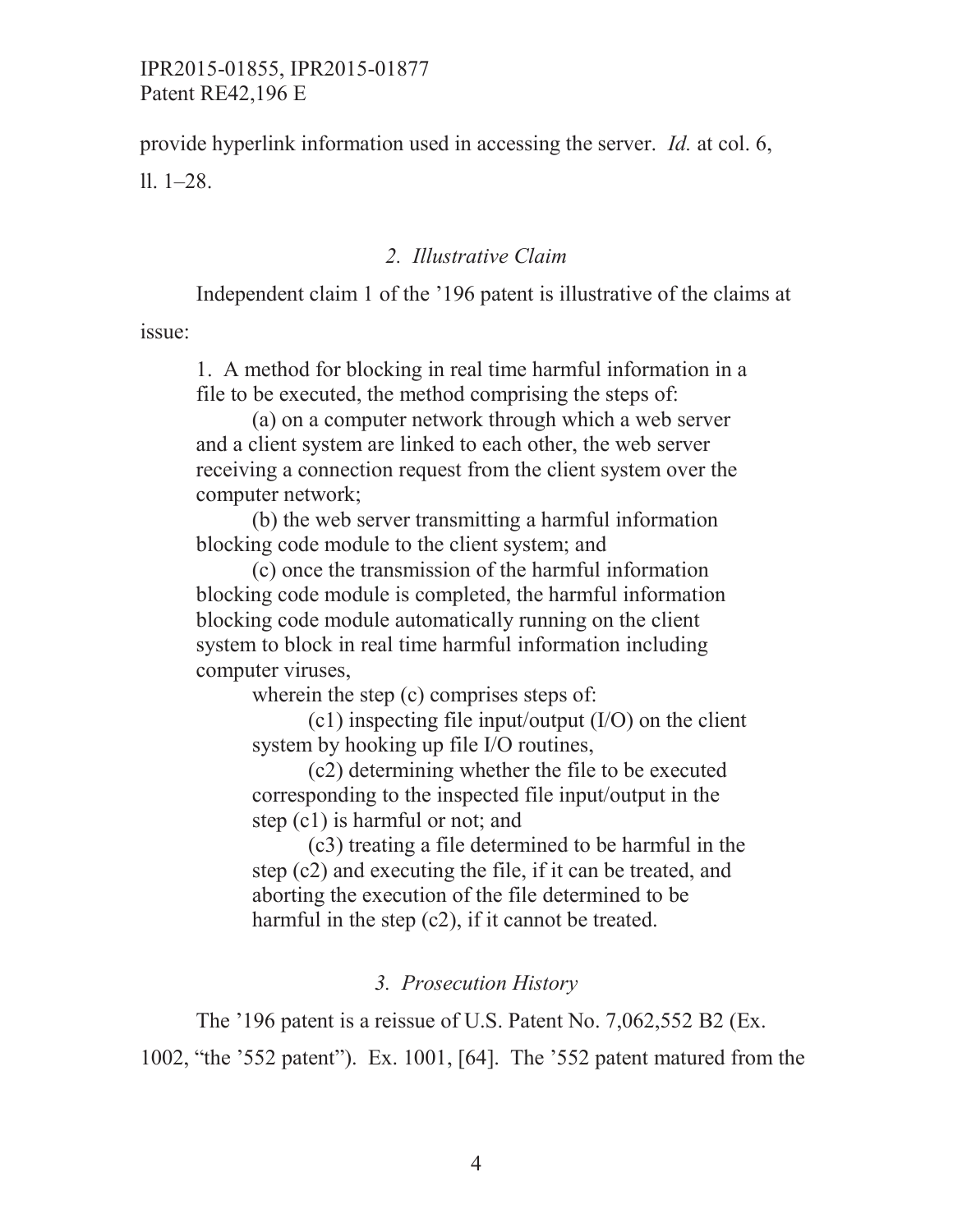national-stage entry of PCT/KR00/01374, which claimed priority to two Korean applications. *Id.* at [63], [30].

During prosecution of the '552 patent, in response to a rejection by the Examiner over U.S. Patent No. 5,960,170 ("Chen"), the applicant amended independent claim 1 in two respects. First, the preamble was amended to add the phrases "in real time" and "in a file to be executed," while simultaneously deleting a recitation that the harmful information "includ[es] computer viruses." Ex. 2002, 91. Second, the entire "wherein" clause, including steps (c1), (c2), and (c3) was added to the claim. *Id.* Similar amendments were made to the other independent claims. The applicant provided the following remarks to distinguish the amended claims from Chen:

As discussed above, Chen describes targeting all files to be treated, regardless of whether they are to be executed. Accordingly, Chen's virus detection server must provide virus detection objects and/or tailored vaccines to the client computer until additional scanning is no longer required so as to treat the viruses in all files of the client computer.

In contrast to Chen, the presently claimed invention blocks harmful information in a file to be executed in real time on a computer network. The presently claimed invention thus targets only the files to be executed by the client computer at the present time. Thus, it is not necessary for the client computer to treat all files in the client computer, thereby saving time and processing resources compared to the process in Chen.

 Furthermore, even if Chen's initial scan was limited to less than all of the files in the client computer, nowhere does Chen disclose or suggest any step of "inspecting file input/output (I/O) on the client system by hooking up file I/O routines," or that the subset of files would be the files that are currently being executed, as required by each of the independent claims.

 Lastly, Chen does not disclose or suggest aborting the execution of any file that is determined to be infected with a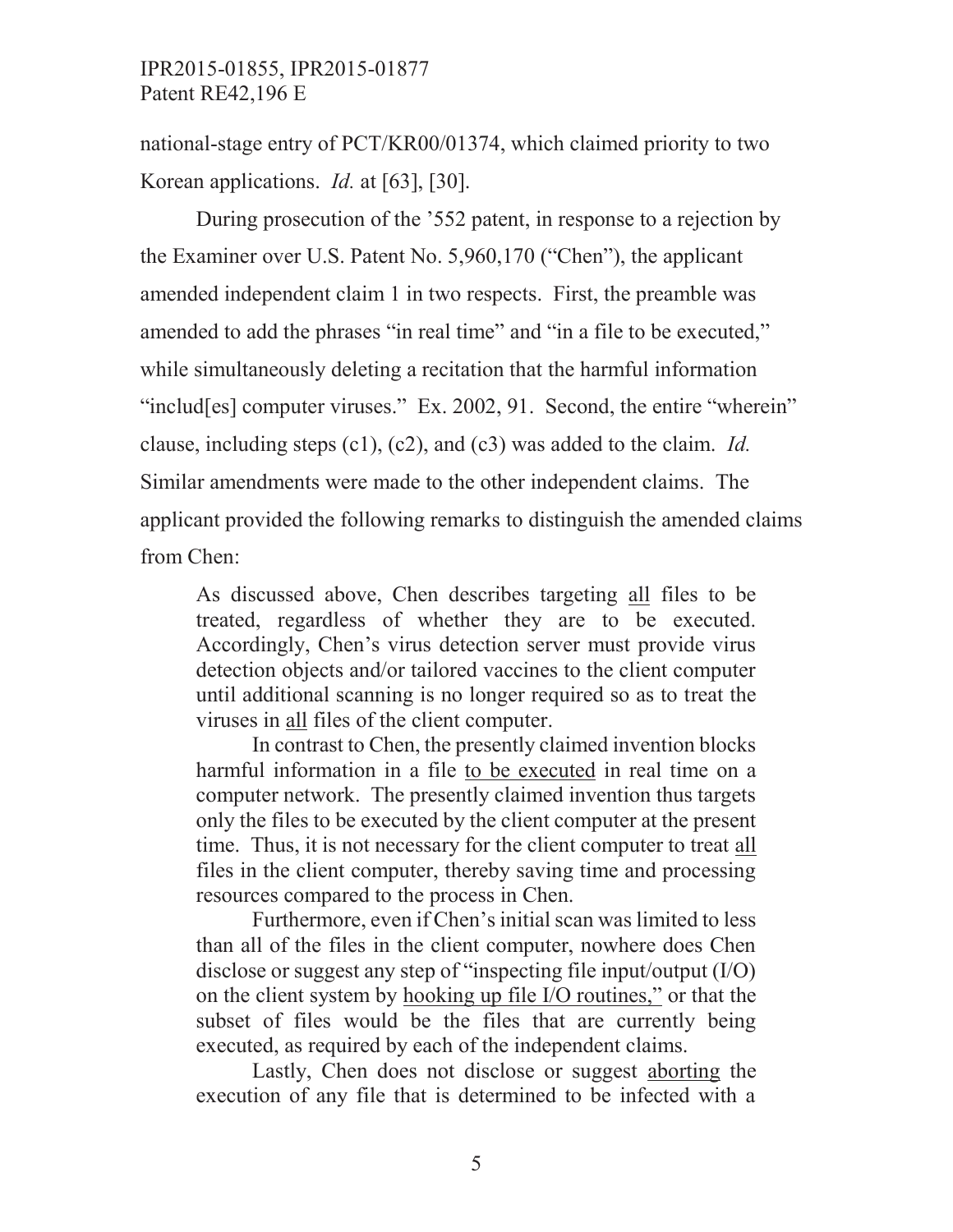virus, but which cannot be treated. Chen merely discloses a virus treatment program.

 In sum, Chen lacks any disclosure or suggestion of at least the text portions of the independent claims highlighted above. Nor do any of the remaining applied references make up for the above-highlighted deficiencies in Chen.

*Id.* at 100–01. The claims challenged in this proceeding were not further amended during prosecution of the reissue '196 patent, and the Examiner made no remarks when allowing those claims that have a bearing on the issues presently before us. *See* Ex. 1004.

# *B. References*

Petitioner relies on the following references.

| Hodges      | US 6,035,423             | Mar. 7, 2000  | Ex. 1005          |
|-------------|--------------------------|---------------|-------------------|
| <b>Butt</b> | US 6,728,964 B1          | Apr. 27, 2004 | Ex. 1006          |
| Freund      | US 5,987,611             | Nov. 16, 1999 | Ex. 1007          |
|             |                          |               | $(IPR2015-01877)$ |
|             | Levergood US $5,708,780$ | Jan. 13, 1998 | Ex. 1012          |

Péter Ször, "Memory Scanning Under Windows NT," *Virus Bulletin Conference, September 1999*, pp. 325–346 (Virus Bulletin Ltd, 1999) (Ex. 1007 (IPR2015-01855), "Ször")

# *C. Asserted Grounds of Unpatentability*

Petitioner challenges claims 1, 3, 5, 8, 10, and 12 in IPR2015-01855, and challenges claims 4 and 5 in IPR2015-01877, on the following grounds. Pet. 1855, 37; Pet. 1877, 38.

| References             | <b>Basis</b> | $Claim(s)$ Challenged |
|------------------------|--------------|-----------------------|
| <b>Hodges and Butt</b> | $\S$ 103(a)  | 1, 3, and 12          |
| Hodges, Butt, and Ször | \$103(a)     |                       |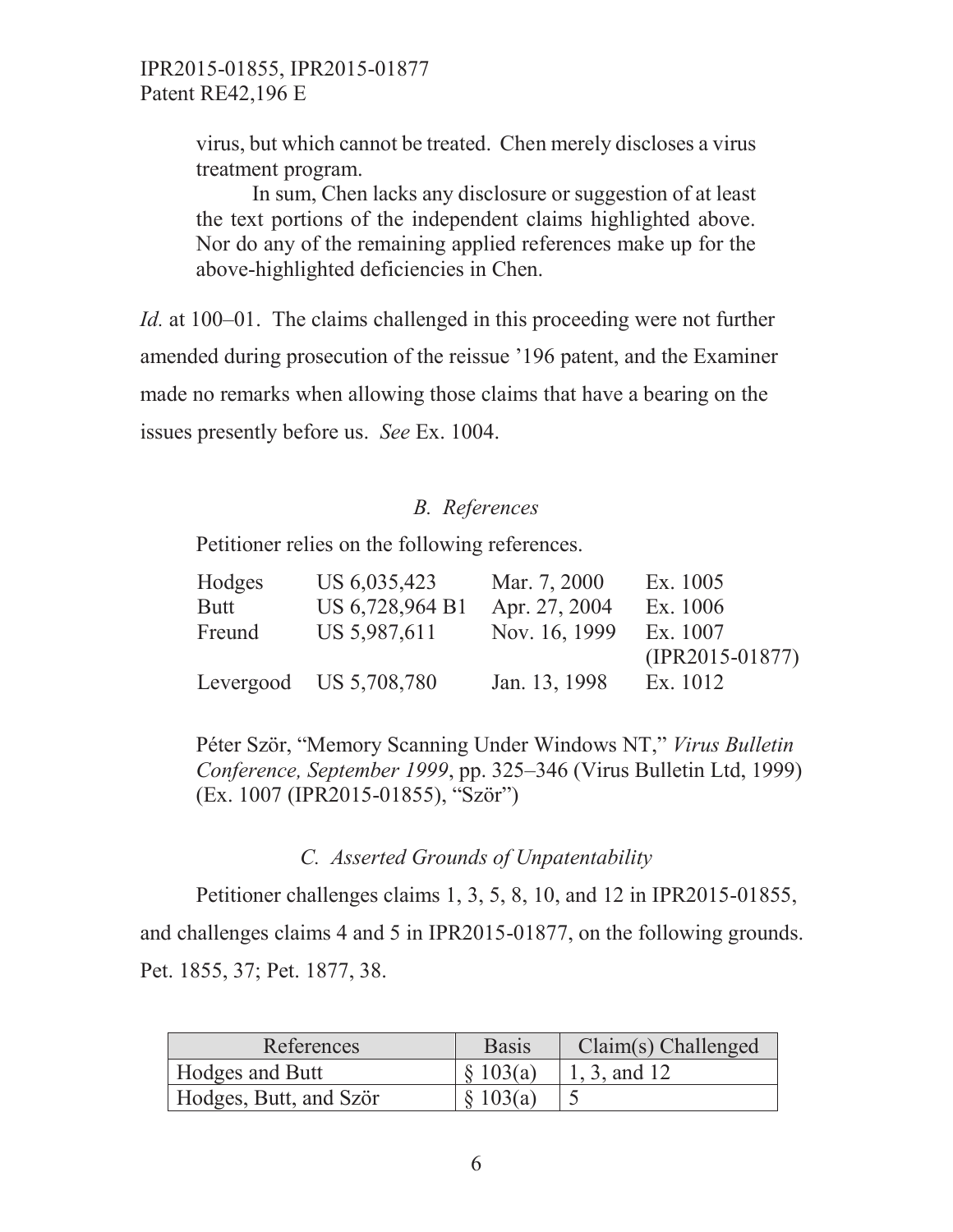| References                  | <b>Basis</b>             | $Claim(s)$ Challenged |
|-----------------------------|--------------------------|-----------------------|
| Hodges, Butt, and Levergood | $\frac{1}{2}$ (8) 103(a) | 8 and 10              |
| Hodges, Butt, and Freund    | 8103(a)                  | $\sqrt{4}$ and 5      |

#### *D. Related Proceedings*

The parties assert that the '196 patent is the subject of the following district-court proceedings: (1) *CAP Co. Ltd. v. McAfee, Inc.*, No. 3:14-cv-05068-JD (N.D. Cal.); (2) *CAP Co. Ltd. v. Microsoft Corp.*, No. 2:14-cv-01899 (W.D. Wash.); and (3) *CAP Co., Ltd. v. Symantec Corp.*, No. 3:14-cv-05071-JD (N.D. Cal.). Pet. 1855, 1–2; Paper 6, 1.

#### II. ANALYSIS

#### *A. Claim Construction*

The Board interprets claims of an unexpired patent using the broadest reasonable construction in light of the specification of the patent in which they appear. *See* 37 C.F.R. § 42.100(b); *In re Cuozzo Speed Techs., LLC,*  793 F.3d 1268, 1278 (Fed. Cir. 2015) ("We conclude that Congress implicitly approved the broadest reasonable interpretation standard in enacting the AIA"), *cert. granted sub nom.*, *Cuozzo Speed Techs., LLC v. Lee*, 84 U.S.L.W. 3218 (U.S. Jan. 15, 2016) (No. 15-446); Office Patent Trial Practice Guide, 77 Fed. Reg. 48,756, 48,766 (Aug. 14, 2012).

#### *1. Preambles*

The preambles of challenged independent claims 1, 8, and 12 recite a method or system "for blocking *in real time* harmful information *in a file to be executed*" (emphases added). The preamble of challenged independent claim 10 similarly recites a method "for blocking *in a real time* harmful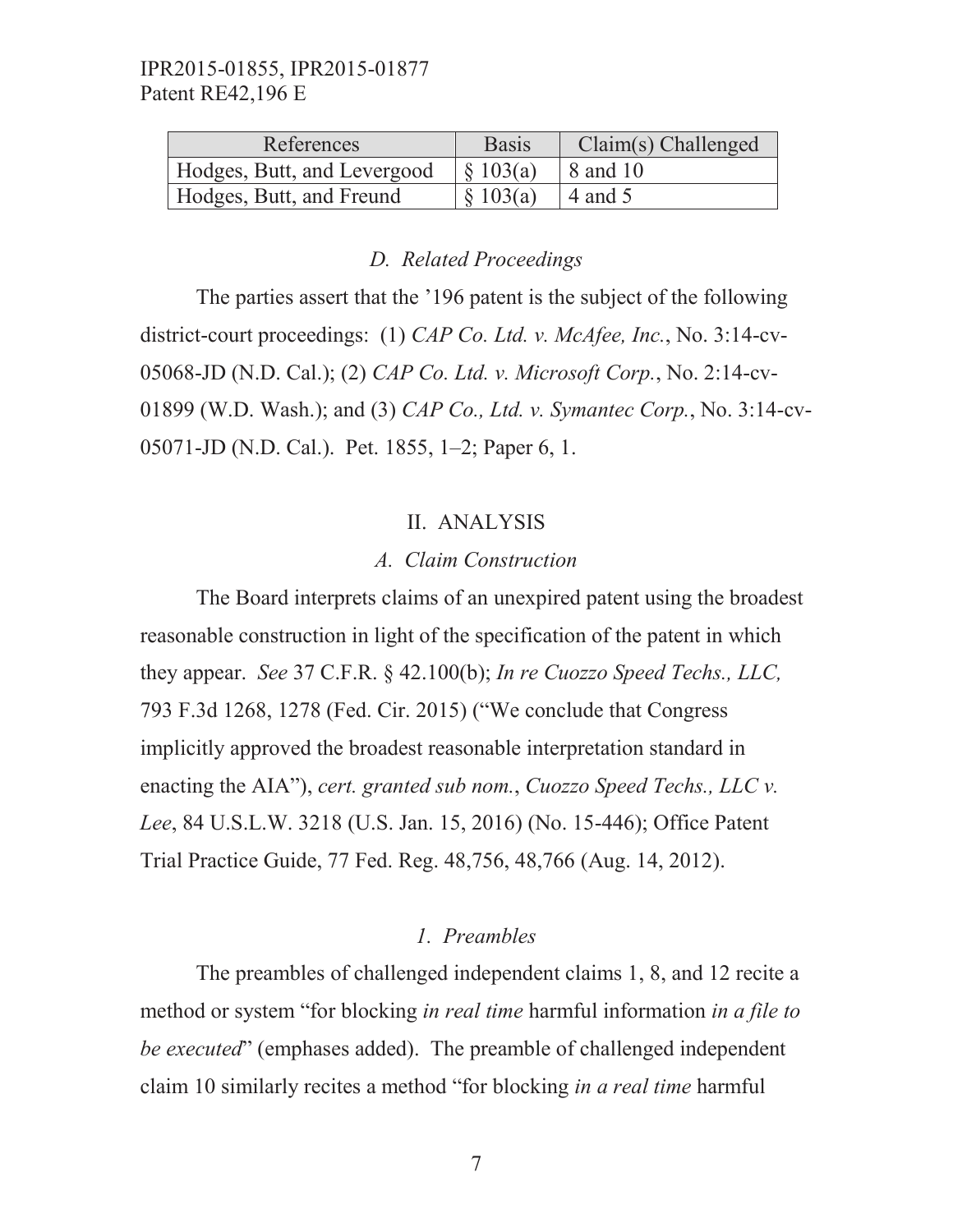information *in a file to be executed in real time*" (emphases added). As noted *supra*, the emphasized portions of these preambles were added by amendment during prosecution of the '552 patent in response to a rejection over Chen.

Petitioner contends that the preambles are not entitled to patentable weight because "[t]he body of the claim sets forth all the limitations of the claimed invention," and because "[i]n view of the entire claim, the preamble merely states a purpose for the claimed method." Pet. 1855, 10, 11. Petitioner specifically observes that the recitations "in real time" and "in a file to be executed" also appear in the bodies of the claims themselves. *Id.* at 11–12.

Patent Owner counters that "in real time" and "in a file to be executed" were "added to the preamble of the claims during prosecution to emphasize the real-time nature *of the entire method*, including the step of a web server transmitting a harmful information blocking code module to the client computer." Prelim. Resp. 1855, 11 (footnote omitted) (emphasis added). Addressing Petitioner's observation that similar recitations appear in the body of the claim, Patent Owner contends that "if the real time limitation in element (c) were entirely duplicative of the preamble, the patentee would have had no reason to add those words to the preamble in order to distinguish from Chen." *Id.* at 15.

Although we agree with Patent Owner that it is appropriate to consider the prosecution history, we are not persuaded on the present record that the preambles are limiting. *See Microsoft Corp. v. Proxyconn, Inc.*, 789 F.3d 1292, 1298 (Fed. Cir. 2015) ("The PTO should also consult the patent's prosecution history in proceedings in which the patent has been brought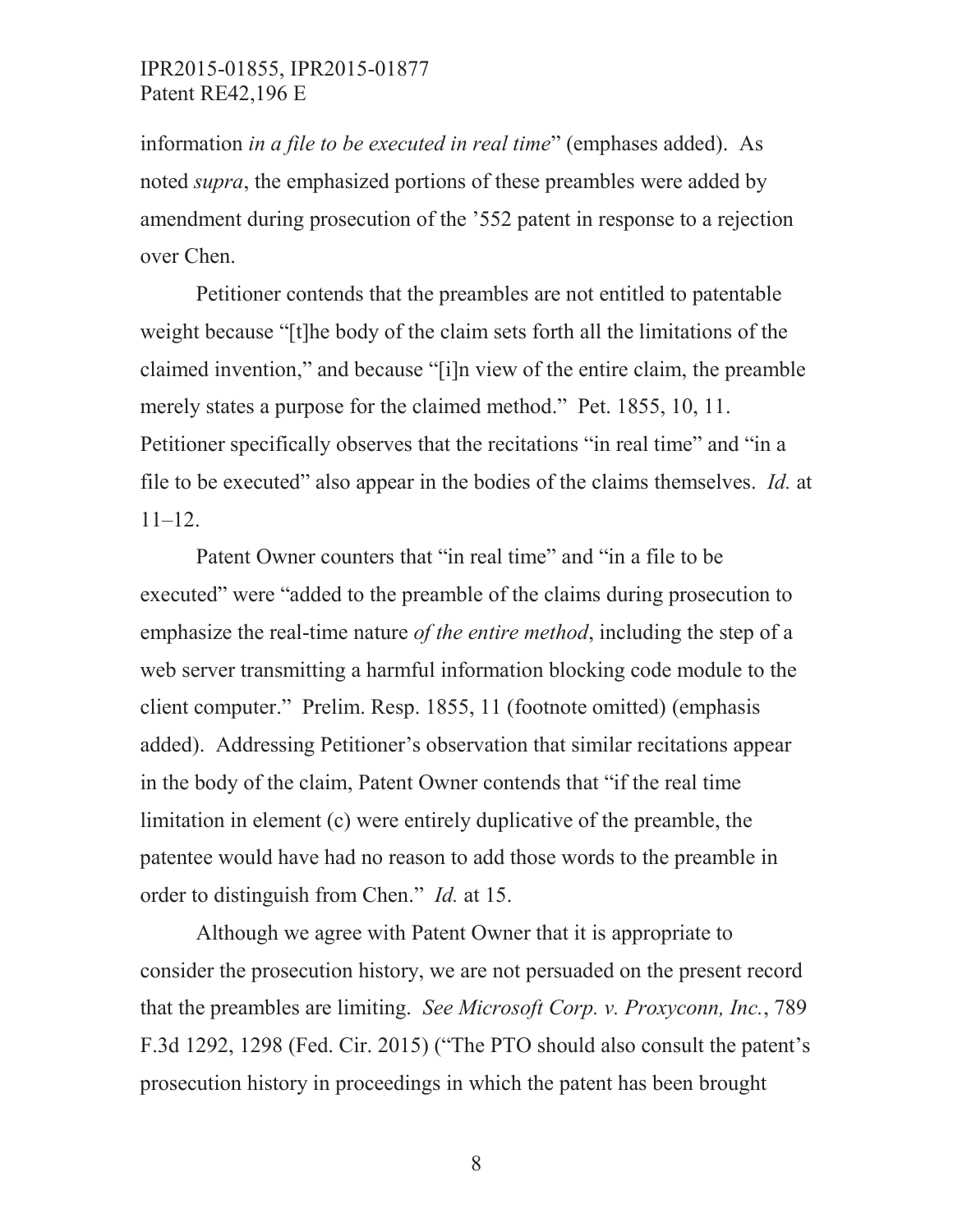back to the agency for a second review"). "[I]t is assumed that the preamble language is duplicative of the language found in the body of the claims or merely provides context for the claims, absent any indication to the contrary in the claims, the specification or the prosecution history." *Symantec Corp. v. Comput. Assocs. Int'l, Inc.*, 522 F.3d 1279, 1289 (Fed. Cir. 2008). In this instance, the comments made by the applicant during prosecution draw two principal distinctions with Chen. First, the applicant distinguished the amended claims from Chen by arguing that Chen did not disclose certain limitations added in defining step "(c)" of the claim, i.e. that file input/output is inspected by "hooking up file I/O routines" or that execution of a file determined to be harmful is aborted. Ex. 2002, 101. Second, the applicant distinguished Chen by arguing that Chen "describes targeting all files to be treated," while the claims "block[] harmful information in a file to be executed in real time on a computer network." *Id.* at 100–01.

Notwithstanding Patent Owner's argument, it is not apparent from the prosecution history that the preamble amendments accomplish anything more than routine consistency with amendments made concurrently to the body of the claims. The applicant's comments do not identify clearly any aspect of Chen that is distinguished by the "in real time" language added to the preamble. And the "in a file to be executed" language appears merely to provide antecedent basis for the added recitation of "the file to be executed" in step (c2). Moreover, the resulting language of a method or system "for blocking in real time harmful information in a file to be executed" appears to recite no more than the purpose or intended use of the invention. Thus, "[t]he prosecution history fails to demonstrate 'clear reliance on the preamble during prosecution to distinguish the claimed invention from the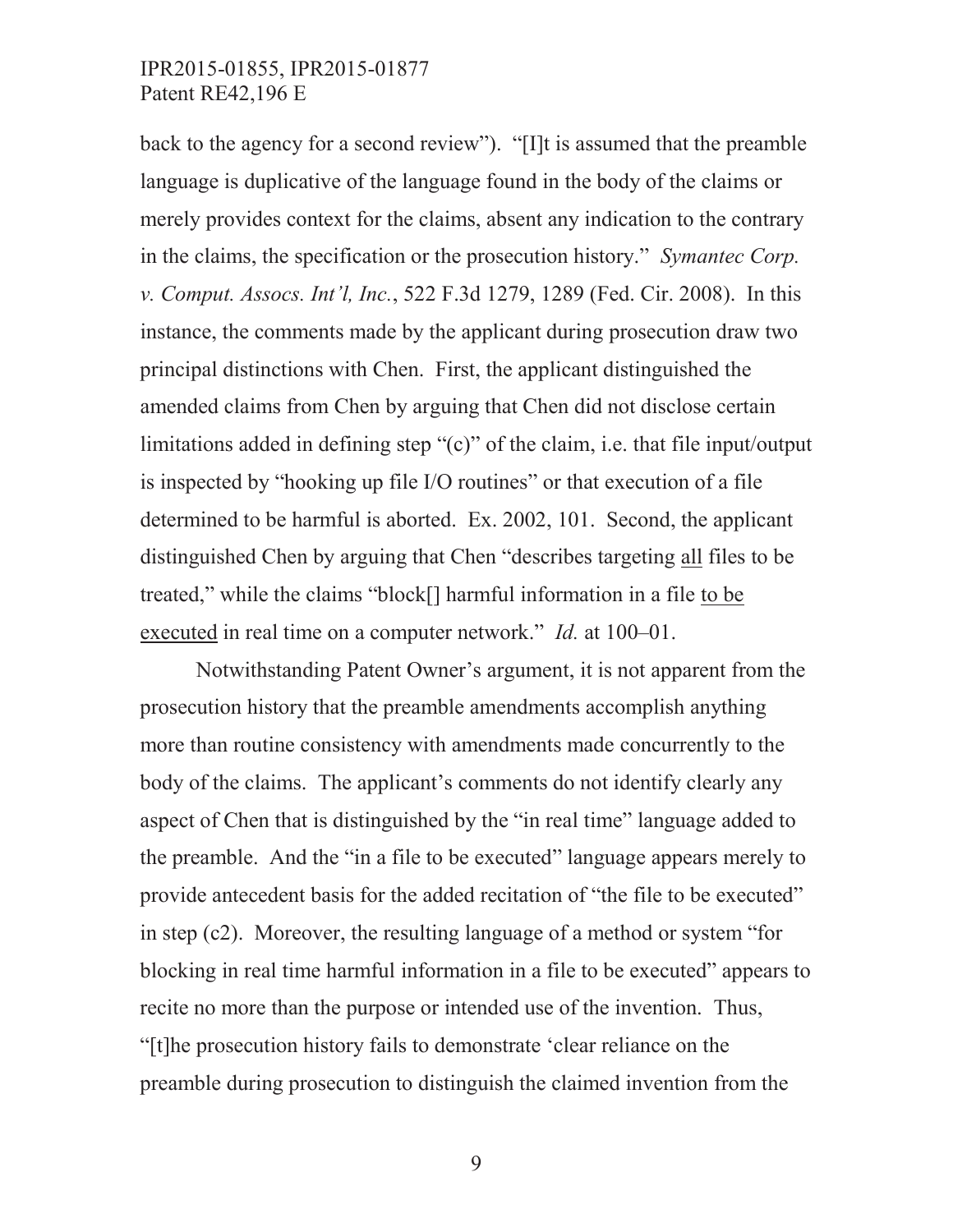prior art.'" *Symantec,* 522 F.3d at 1289 (quoting *Catalina Mktg. Int'l, Inc. v. Coolsavings.com, Inc.*, 289 F.3d 801, 808 (Fed. Cir. 2002)).

We have also considered Patent Owner's identification of certain passages in the Specification that Patent Owner characterizes as explaining "the real time nature of the entire method." Prelim. Resp. 1855, 18; *see id.* at 16–20 (citing Ex. 1001, col. 1, ll. 49–56, col. 1, l. 57–col. 2, l. 17, col. 4, ll. 42–47, col. 4, ll. 48–51, col. 4, ll. 58–60, col. 9, ll. 20–35, col. 8, ll. 27– 44). Those portions of the Specification are not inconsistent with Patent Owner's position, but they do not express an unambiguous intention to limit the invention to a method or system with a globally real-time character.

Accordingly, on the present record and for purposes of this Decision, we do not afford patentable weight to the preambles of the challenged claims.

### *2. "harmful information"*

According to the Specification of the '196 patent, "[t]he term 'harmful information' collectively refers to an undesirable object or action that adversely [a]ffects computer systems and/or computer networks, including computer viruses, undesirable lascivious web sites on the Internet, and the act of illegally extracting personal information." Ex. 1001, col. 4, ll. 51–56. Petitioner proposes that we adopt the Specification's definition. Pet. 1855, 12–13. Patent Owner does not proffer a construction of the term.

For purposes of this Decision, we adopt the Specification's definition. *See Phillips v. AWH Corp.*, 415 F.3d 1303, 1316 (citing *CCS Fitness, Inc. v. Brunswick Corp.*, 288 F.3d 1359, 1366 (Fed. Cir. 2002)) ("[T]he specification may reveal a special definition given to a claim term by the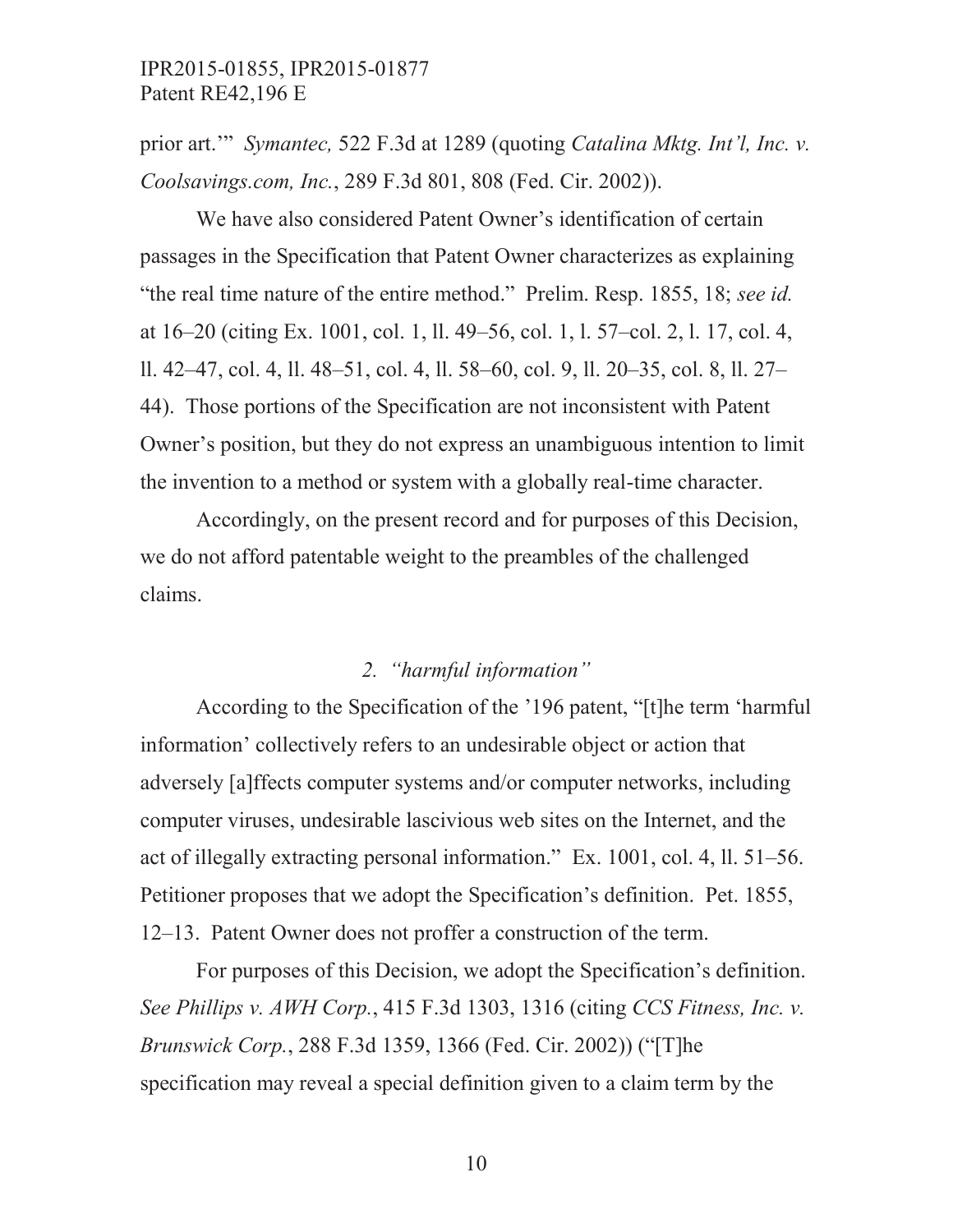patentee that differs from the meaning it would otherwise possess. In such cases, the inventor's lexicography governs.").

#### *3. Other terms*

Petitioner proposes constructions for a number of other terms that appear in the claims. We do not find it necessary to construe such terms explicitly for purposes of this Decision, and accord the terms their ordinary and customary meaning.

# *B. Obviousness of Claims 1, 3, and 12 Over Hodges and Butt*

Hodges "relates to a method and system for maintaining and updating antivirus applications in computers attached to a computer network." Ex. 1005, col. 1, ll. 9–11. Figure 4 of Hodges is reproduced below.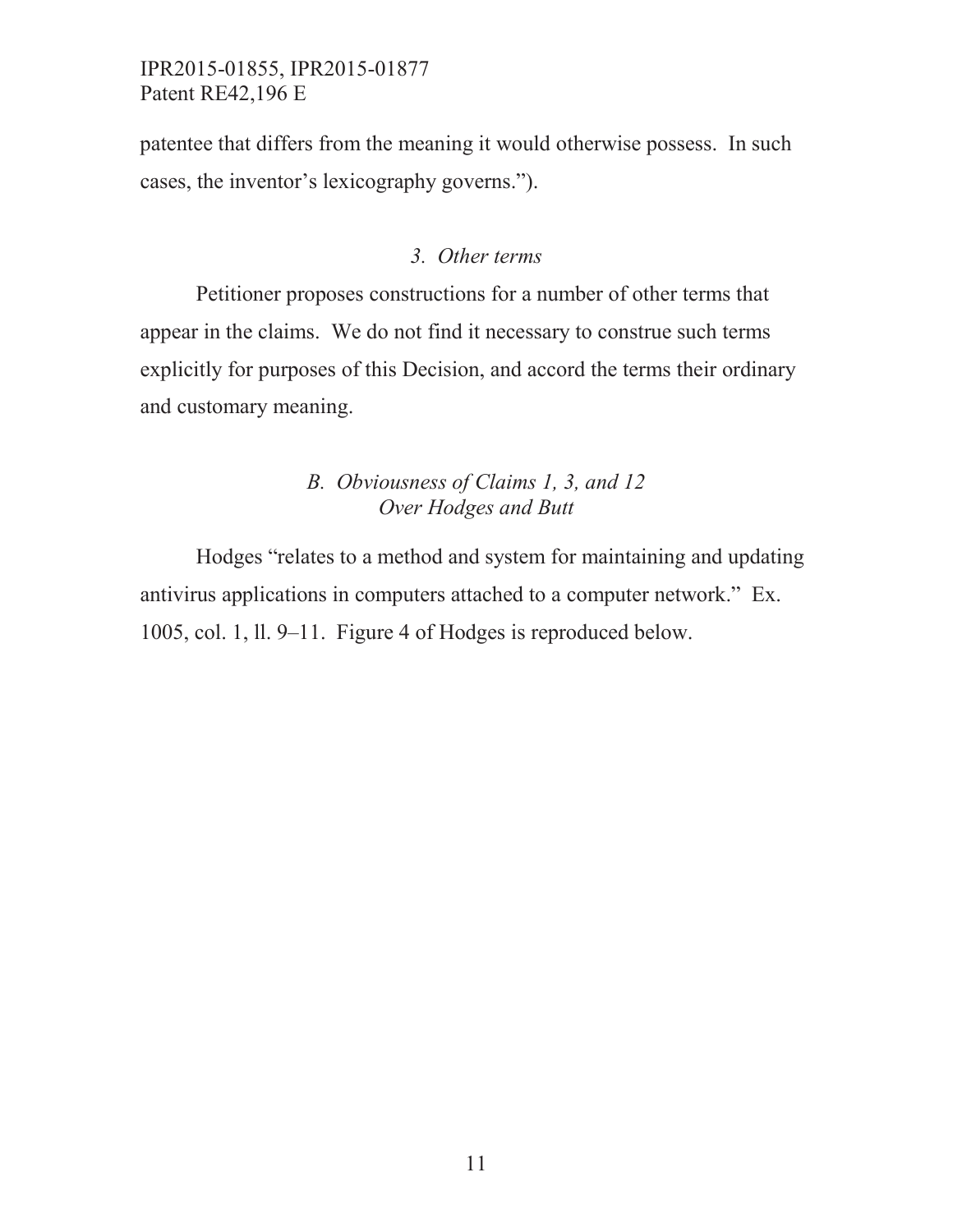

Figure 4 shows steps taken by a client computer to maintain currency with a latest release of antivirus files stored at a central antivirus server. *Id.* at col. 7, 11,  $9-10$ , col. 6, 1, 64–col. 7, 1, 1. When the client computer is turned on at step 402, antivirus application software is activated on the client computer, "usually automatically." *Id.* at col. 7, ll. 10–13. The antivirus application software scans for viruses on the client computer "by comparing all executable files, macro files, etc. against known virus signatures as contained in a [virus-signature file]." *Id.* at col. 7, ll. 13–17. In one embodiment of Hodges, a desktop antivirus update agent is started at step 404, and remains resident in the client computer. *Id.* at col. 7, ll. 17–19.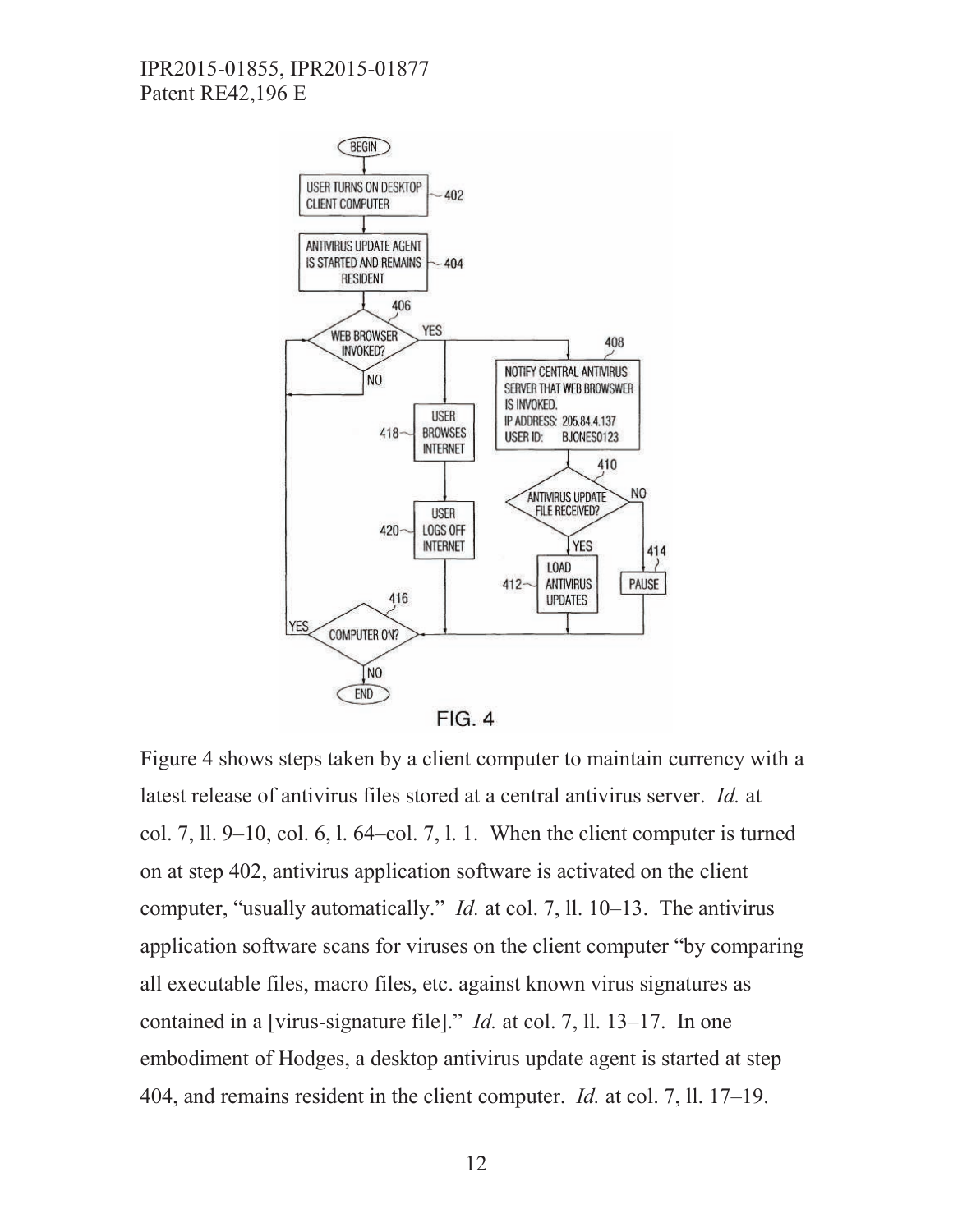When a web browser is invoked at step 406, the antivirus update agent transmits a sequence of information packets to the central antivirus server, including an IP address of the client computer and a unique user ID, enabling antivirus update files to be sent to the client computer by the server and loaded by the client computer. *Id.* at col. 7, ll. 20–43. Such loading "may be an automatic loading step, wherein the downloaded files automatically self-execute and insert the update file . . . into the appropriate directory of the client computer." *Id.* at col. 7, ll. 50–53. This virusupdating procedure may be carried out in the background, i.e. transparent to the user. *Id.* at col. 7, l. 62–col. 8, l. 5.

Butt discloses monitoring file input/output routines and a dynamic linked library ("DLL") to implement an interceptor function that scans files for viruses on access. Ex. 1006, col. 2, ll. 13–26. Of particular relevance to these proceedings, Butt describes an interceptor function that uses filesystem hooks to scan for viruses, taking remedial action if a virus is found, and returning control to the original program otherwise. *Id.* at col. 2, ll. 28– 35.

Petitioner contends that each of the steps recited in independent claim 1, as well as corresponding structure recited in independent claim 12, is disclosed by Hodges, with the caveat that, to the extent Hodges does not disclose steps  $(c1)$ – $(c3)$  of independent claim 1, such steps are disclosed by Butt. Pet. 1855, 38–48, 57–60. Petitioner's analysis draws a correspondence between the "harmful information blocking code module" recited in the claims and the antivirus software update pushed to the client computer. *Id.* at 41–42. Based on the record before us, we are persuaded that Petitioner has made a sufficient showing, including that the antivirus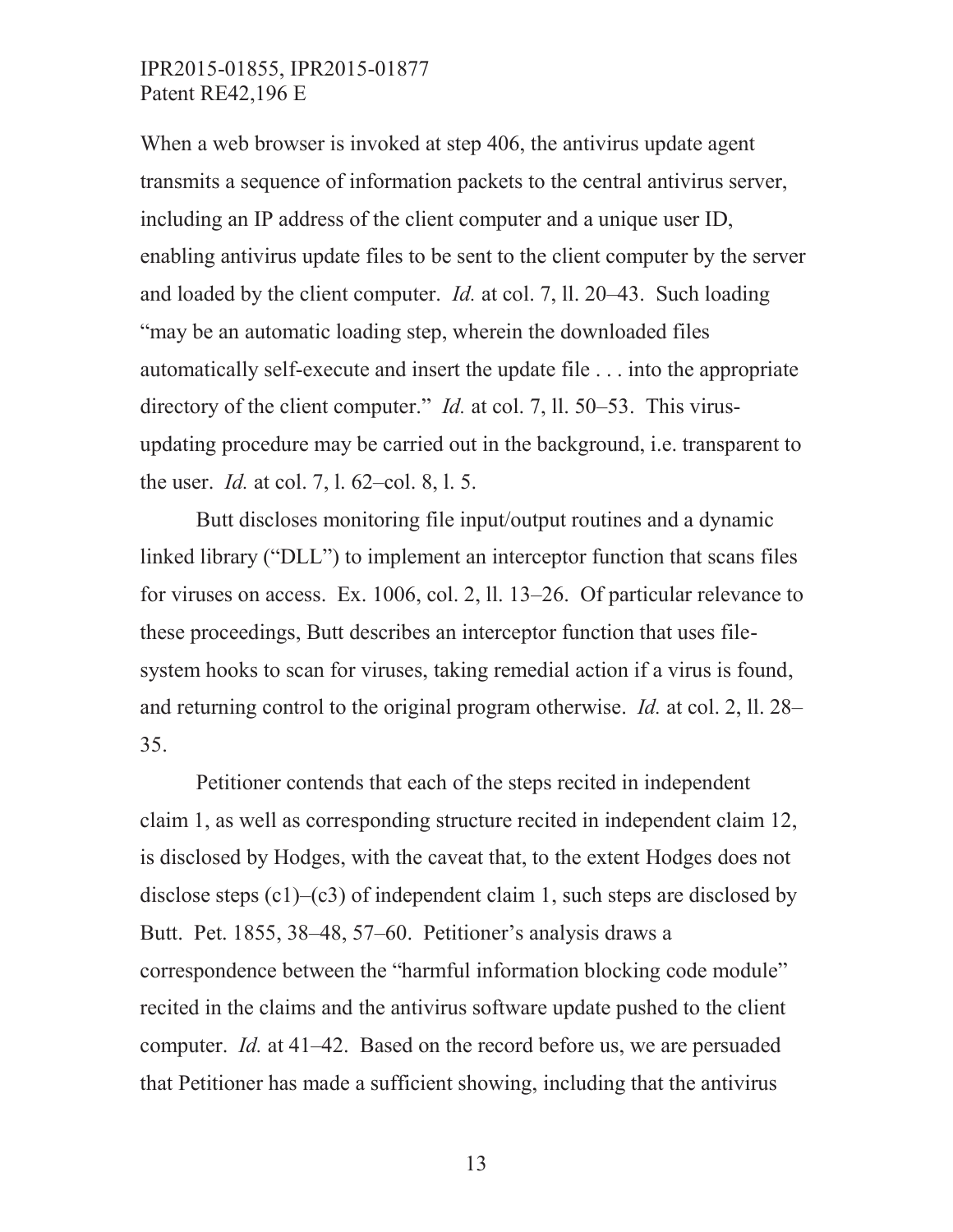software update described by Hodges "block[s] in real time harmful information including computer viruses," as recited in element (c) of independent claim 1. We are also persuaded that Petitioner has made a sufficient showing with respect to steps  $(c1)$ – $(c3)$  of independent claim 1 by identifying Butt's disclosure of an interceptor function that scans files for viruses on access. *See id.* at 43–48. In considering Petitioner's argument directed at step (c3), we also credit the testimony of Petitioner's witness, Atul Prakash, Ph.D., that "even if Hodges does not explicitly state what happens to the infected file if it cannot be treated, a person of ordinary skill in the art would understand that a virus scanning engine would block the execution of an infected file if the file is unable to be treated." Ex. 1008  $\P$  271.

Furthermore, Petitioner provides sufficient reasoning at this stage to combine the teachings of Hodges and Butt in the manner proposed. Petitioner contends that Hodges and Butt are in the same field of endeavor, namely protection of computers from harmful information, and that they address the same problem as the '196 patent by implementing remediation measures *before* such computers are damaged by the harmful information. *See* Pet. 1855, 31–33. Petitioner specifically observes that "Hodges taught virus detection by 'on-access scanning of a file when that file is accessed by the operating system or an application,'" and that "Butt taught a specific method of performing on-access scanning by hooking file I/O routines." *Id.* at 45 (citing Ex. 1005, col. 1, ll. 40–41). Petitioner accordingly reasons that "[b]ecause there were a finite number of predictable solutions for implementing on-access scanning, it would have been obvious to use Butt's methods to implement the on-access file I/O scanning suggested by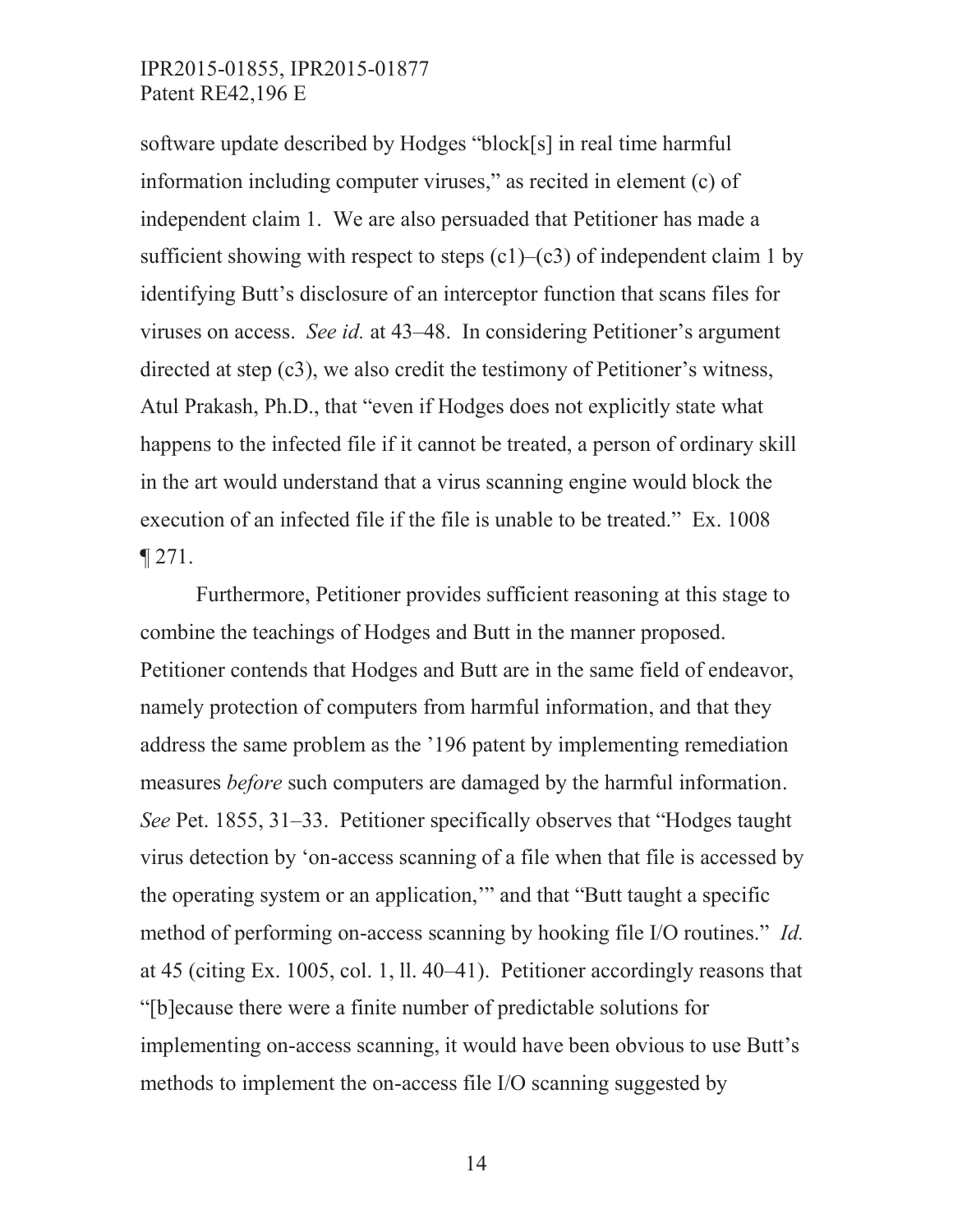Hodges," and supports that reasoning with testimony by Dr. Prakash. *Id.* at 45 (citing *KSR Int'l Co. v. Teleflex Inc.*, 550 U.S. 398, 421 (2007); Ex. 1008  $\P\P$  175–185).

After considering the arguments and evidence presented by the parties, we conclude that Petitioner has demonstrated a reasonable likelihood of prevailing on its challenge of independent claims 1 and 12 as unpatentable under 35 U.S.C. § 103(a) over Hodges and Butt.

With respect to dependent claim 3, which recites "requesting the client system user's approval for the execution of the step (c3)," Petitioner identifies disclosure in Butt that the "'user *can also be queried* as to whether to allow' or deny access to an infected file," and that "'if the user chooses to deny access to the file, an open file failure is returned to the' application that attempted to access the file, thus aborting execution." *Id.* at 48 (citing Ex. 1006, col. 2, ll. 46–47 (emphasis by Petitioner), col. 2, ll. 47–49). Petitioner has made a sufficient showing at this stage.

We conclude that Petitioner also has demonstrated a reasonable likelihood of prevailing on its challenge of dependent claim 3 as unpatentable under 35 U.S.C. § 103(a) over Hodges and Butt.

# *C. Obviousness of Claim 5 Over Hodges, Butt, and Ször*

Petitioner challenges dependent claim 5—which recites that "the harmful information blocking code module executed in the step (c) checks whether current processes running on the client system are harmful or not"—as unpatentable under 35 U.S.C. § 103(a) over Hodges, Butt, and Ször. *Id.* at 48–50. Addressing techniques that viruses use to remain in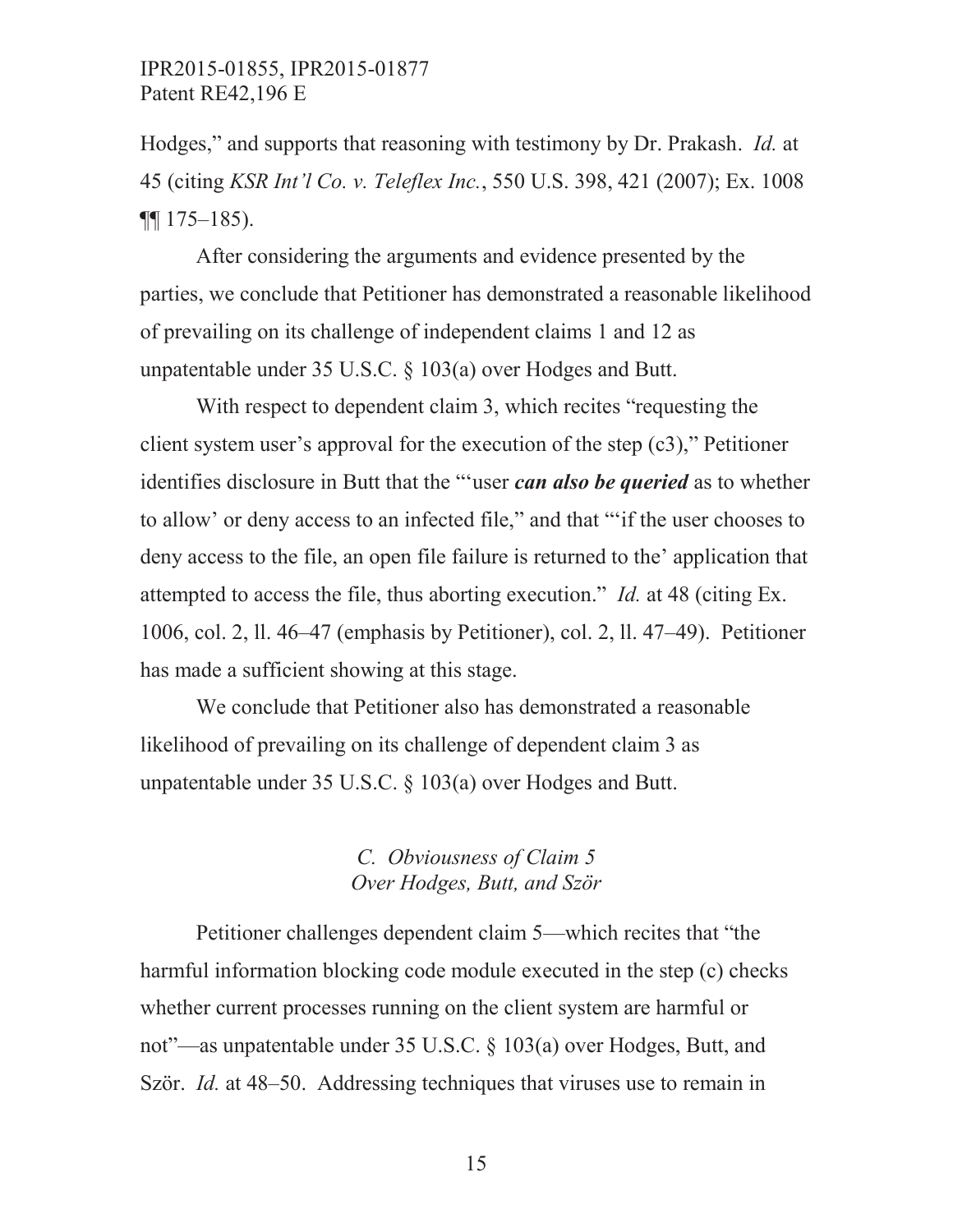memory, Ször discloses a memory scanner that works closely with an onaccess virus scanner to prevent viruses from replicating when a memory scanner attempts to terminate a detected process. Ex. 1007, 1, 11. Petitioner identifies this memory scanner as performing the function recited in dependent claim 5, noting the disclosed interaction of the memory scanner with an on-access virus scanner, and supporting its argument with testimony by Dr. Prakash. Pet. 1855, 49–50 (citing Ex. 1007, 10; Ex. 1008 ¶¶ 270– 290). Petitioner further provides reasoning to support its contention that "[c]ombining Hodges, Butt, and Ször was obvious." *See id.* at 50. In particular, Petitioner asserts that "Ször specifically recommended that memory scanning techniques be combined with on-access scanners like those taught in Hodges and Butt because an on-access scanner alone 'c[ould ]not stop the virus replicating on the system since the active virus [*i.e.*, a process] c[ould] infect the [file] disinfected [by the on-access scanner] again." *Id.* (citing Ex. 1007, 11; Ex. 1008 ¶¶ 191–195, 292–295; *Perfect Web Techs., Inc. v. Info USA, Inc.*, 587 F.3d 1324, 1329 (Fed. Cir. 2009)) (clarifications by Petitioner). On this record, Petitioner's showing is sufficient at this stage of the case.

We conclude that Petitioner has demonstrated a reasonable likelihood of prevailing on its challenge of dependent claim 5 as unpatentable under 35 U.S.C. § 103(a) over Hodges, Butt, and Ször.

#### *D. Obviousness of Claims 8 and 10 Over Hodges, Butt, and Levergood*

Petitioner challenges independent claims 8 and 10 as unpatentable under 35 U.S.C. § 103(a) over Hodges, Butt, and Levergood. Independent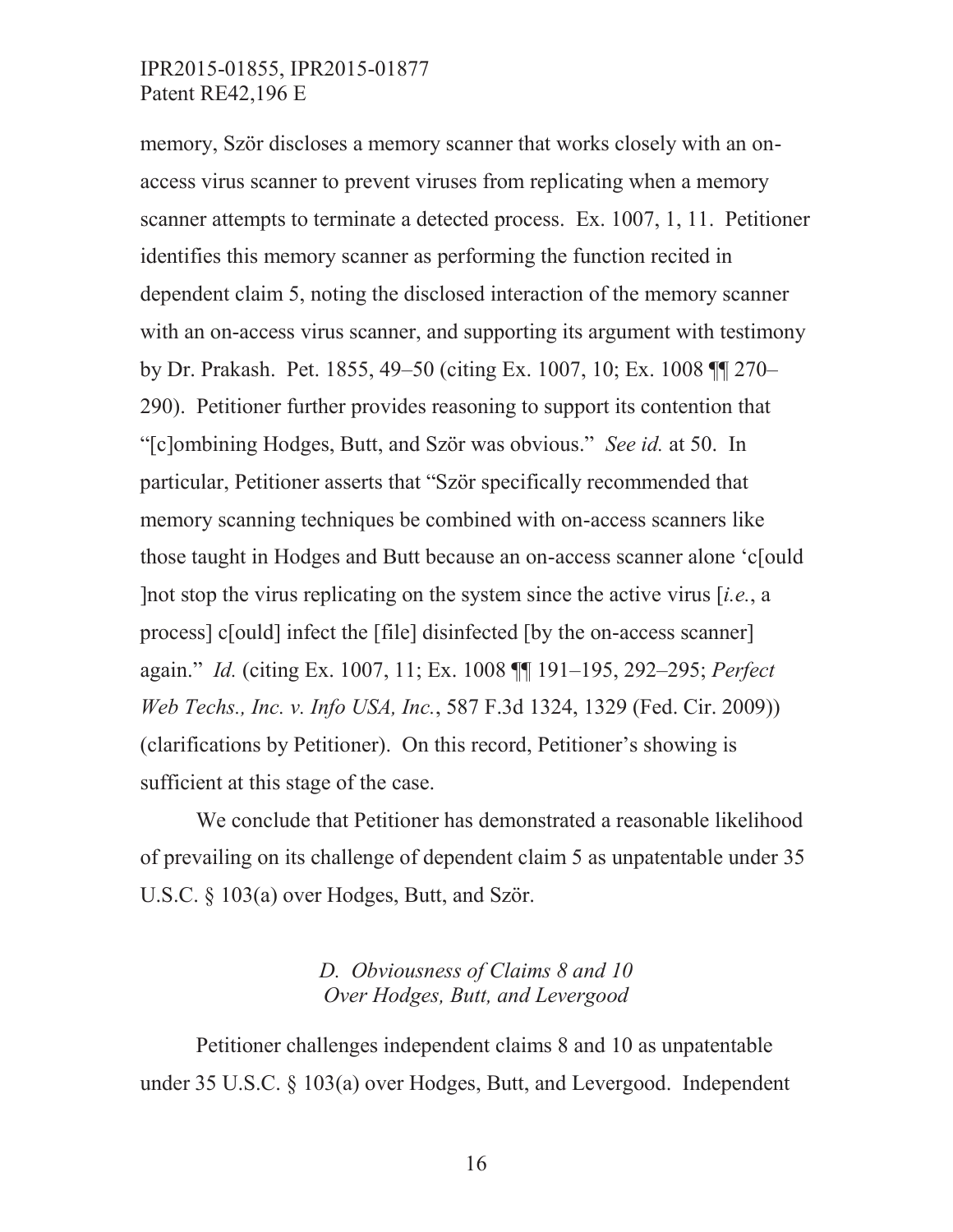claims 8 and 10 are generally similar to independent claim 1, but encompass the embodiment of Fig. 2B of the '196 patent using a second server that provides information used in accessing a first server. *See* Ex. 1001, col. 6, ll. 1–28. Petitioner generally repeats its analysis for claim 1, but contends that "[t]o the extent Hodges did not disclose explicitly that the client system connected to the push administration server 810 ('first web server') according to information provided from the central antivirus server 808 ('second web server'), and were it not obvious, Levergood disclosed this element." Pet. 1855, 51–52.

Levergood describes architectures for "processing service requests from a client to a server through a network." Ex. 1012, col. 3, ll. 7–8. In one implementation, a client computer interfaces with a single directory server to direct the client to different merchant web servers by having a user access a form page provided by the directory web server to prompt for merchant identifiers. *Id.* at col. 9, ll. 21–25, col. 9, ll. 33–40. The client automatically connects to the merchant web server after the directory web server receives the identifiers and transmits a REDIRECT response to the client browser. *Id.* at col. 9, l. 41–col. 10, l. 9.

In contending that one of ordinary skill in the art would have combined this multiserver architecture with Hodges and Butt, Petitioner observes that "Hodges specifically contemplated a multiserver architecture over the Internet," reasoning that "[b]ecause there were a finite number of two-server architectures for delivering products or services over the Internet, it would have been obvious to try Levergood's architecture to implement Hodge's delivery system over the internet." Pet. 1855, 54 (citing Ex. 1005,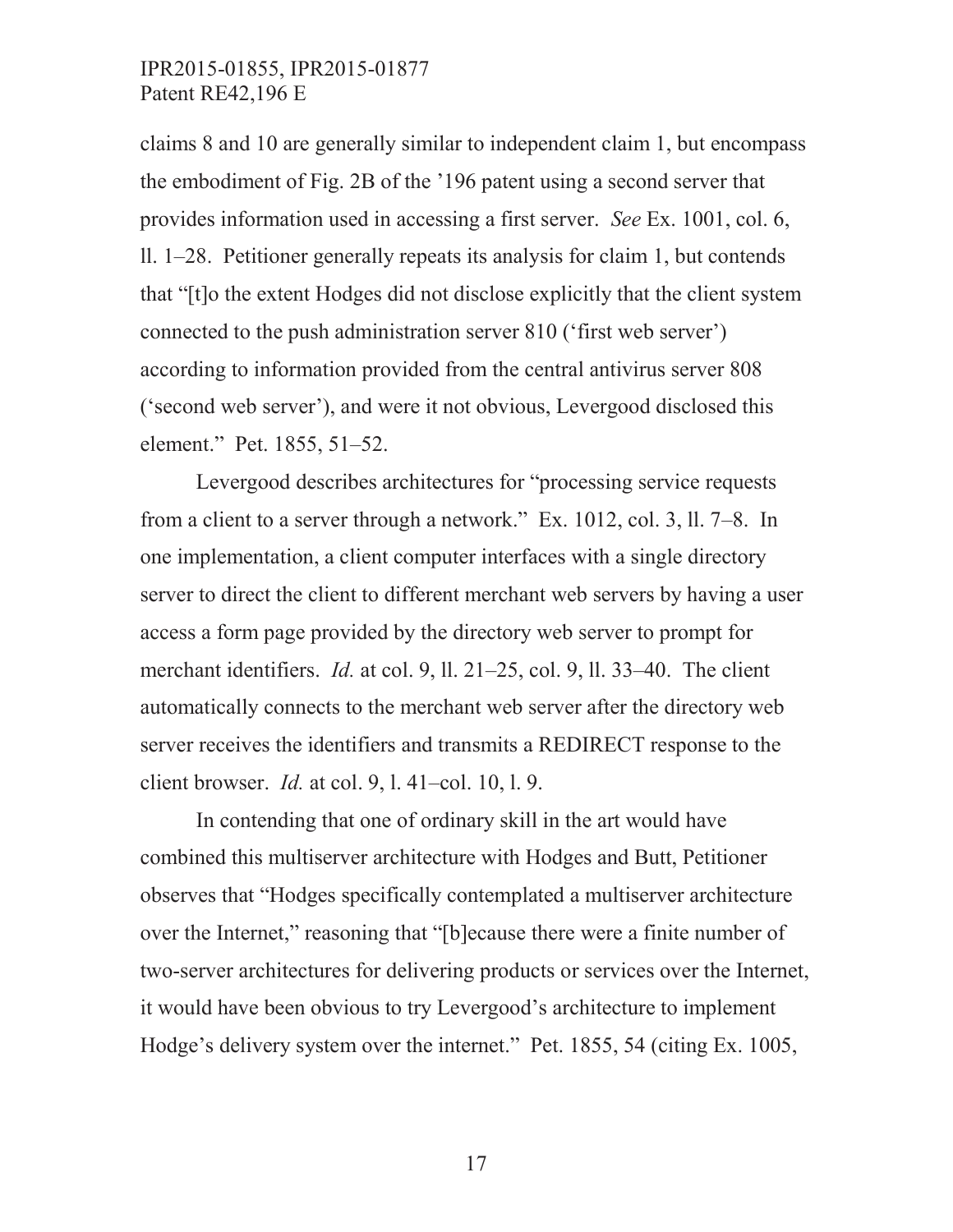Fig. 8; Ex. 1012, col. 3, ll. 7–11; Ex. 1008 ¶¶ 206–213; *KSR*, 550 U.S. at 421); *see id.* at 55–57. Petitioner has made a sufficient showing at this stage.

We conclude that Petitioner has demonstrated a reasonable likelihood of prevailing on its challenge of independent claims 8 and 10 as unpatentable under 35 U.S.C. § 103(a) over Hodges, Butt, and Levergood.

# *E. Obviousness of Claims 4 and 5 Over Hodges, Butt, and Freund*

In addition to challenging dependent claim 5 as unpatentable under 35 U.S.C. § 103(a) over Hodges, Butt, and Ször, Petitioner challenges dependent claims 4 and 5 as unpatentable under 35 U.S.C. § 103(a) over Hodges, Butt, and Freund. Pet. 1877, 48–59. Claim 4 recites additional steps (c4)–(c6) for inspecting network I/O packets for harmful information, and blocking a communication port assigned for the packet I/O if any packet is determined to be harmful. As previously noted, claim 5 recites checking "whether current processes running on the client system are harmful or not."

Freund relates "to system[s] and methods for regulating access and maintaining security of individual computer systems and local area networks (LANs) connected to larger open networks (Wide Area Networks or WANs), including the Internet." Ex. 1007 (IPR2015-01877), col. 1, ll. 26– 30. In particular, Freund discloses a client-based access-monitoring system with one or more client computers connected to a centralized enforcement supervisor that maintains a database of access rules, such as a list of URLs that an application could, or could not, access. *Id.* at col. 12, ll. 45–48, col. 13, ll. 2–13, col. 14, ll. 52–59, Fig. 3A. A copy of the access rules is maintained at the client computer, enabling a filter application to monitor,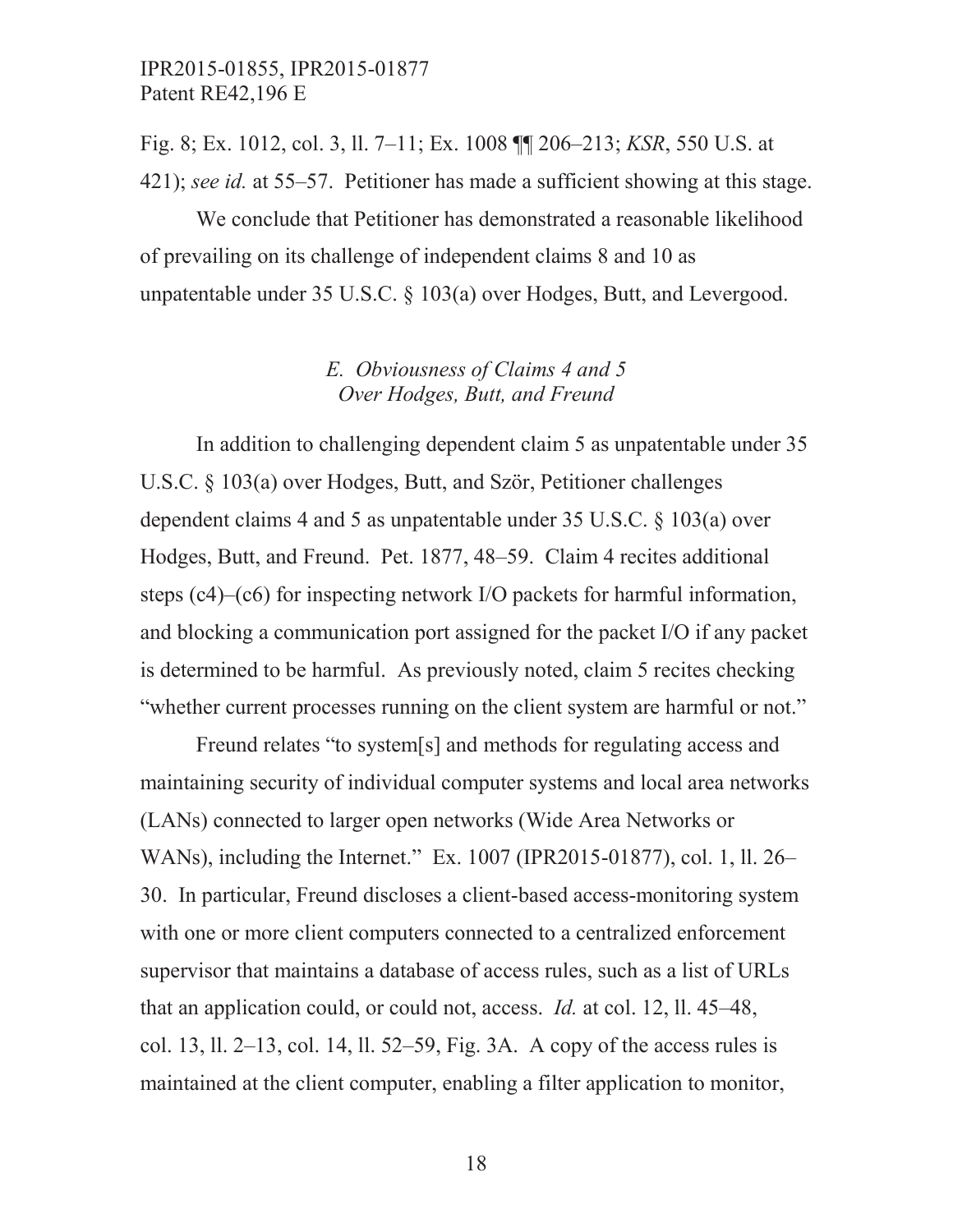log, and filter processes, network communications, and file input/output. *Id.* at col. 13, ll. 23–33. As various client applications submit requests to a communication driver, a data-acquisition module "can intercept the communications for determining whether the request is permitted under the rules." *Id.* at col. 15, ll. 26–30. When a particular client application violates an access rule, the system takes remedial action, "including logging an exception log entry and, depending on the rules [for] the TCP/IP activity, the communication is either terminated, redirected, modified, or continued." *Id.* at col. 13, ll. 51–55. Notably, Freund discloses that "[t]he system should preferably be capable of filtering incoming data, including binary files, for detecting viruses and Trojan Horse programs." *Id.* at col. 9, ll. 14–16.

Petitioner contends that these and other processes described by Freund disclose the limitations of dependent claim 4 because they inspect network packet input/output on the client system, determine whether inspected packets are harmful or not, and block a communications port assigned for the packet input/output if a packet is determined to be harmful. Pet. 1877, 49–56. Petitioner further contends that "[i]t was obvious to combine Freund's network packet I/O inspection with on-access file scanning as taught by Butt and Hodges," because "Freund specifically combined network packet I/O scanning with on-access scanners like those taught in Hodges and Butt." *Id.* at 52 (citing Ex. 1007 (IPR2015-01877) at col. 13, ll. 57–65). Petitioner has made a sufficient showing at this stage.

We conclude that Petitioner has demonstrated a reasonable likelihood of prevailing on its challenge of dependent claim 4 as unpatentable under 35 U.S.C. § 103(a) over Hodges, Butt, and Freund.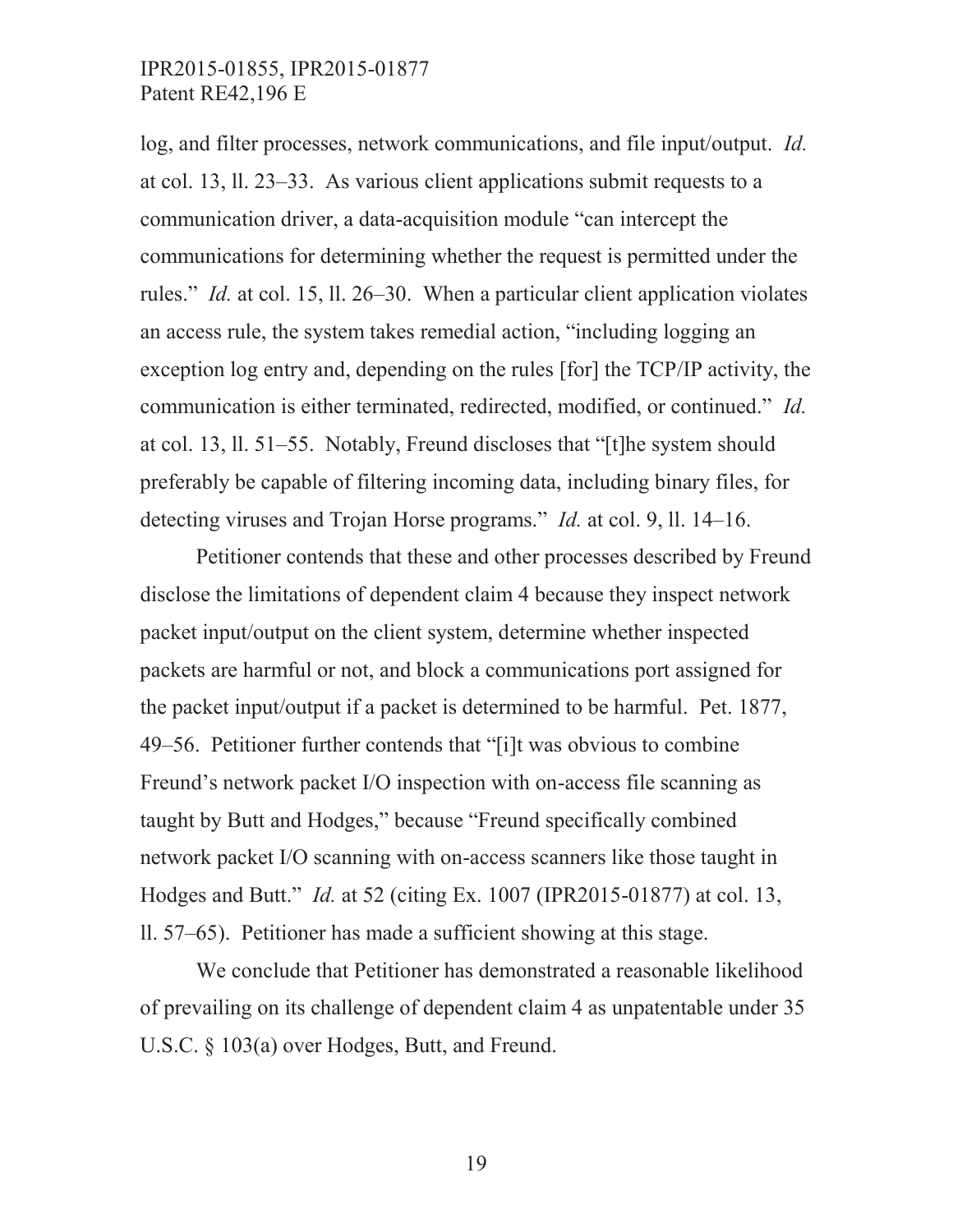With respect to claim 5, Petitioner further contends that "Freund disclosed checking ongoing processes for harmfulness by checking their corresponding file activities." Pet. 1877, 57. Freund discloses "intercepting certain file activities and assigning them to the originating process" to "track files being created and changed by any process." Ex. 1007 (IPR2015- 01877), col. 4, ll. 64–66. Under certain conditions, intercepted file activities are analyzed to "allow[] the immediate application of internal or external virus checkers." *Id.* at col. 4, l. 67–col. 5, l. 5. Petitioner has made a sufficient showing at this stage.

We conclude that Petitioner has demonstrated a reasonable likelihood of prevailing on its challenge of dependent claim 5 as unpatentable under 35 U.S.C. § 103(a) over Hodges, Butt, and Freund.

#### *F. Consolidation*

There is considerable overlap in the issues involved in these two proceedings, which relate to the same patent. We exercise the discretion afforded by 35 U.S.C. § 315(d) to consolidate the proceedings.

#### III. ORDER

In consideration of the foregoing, it is hereby:

ORDERED that IPR2015-01855 and IPR2015-01877 are

*consolidated*;

FURTHER ORDERED that *inter partes* review is *instituted* with respect to the following grounds of unpatentability:

(1) claims 1, 3, and 12 as unpatentable under 35 U.S.C. § 103(a) over Hodges and Butt;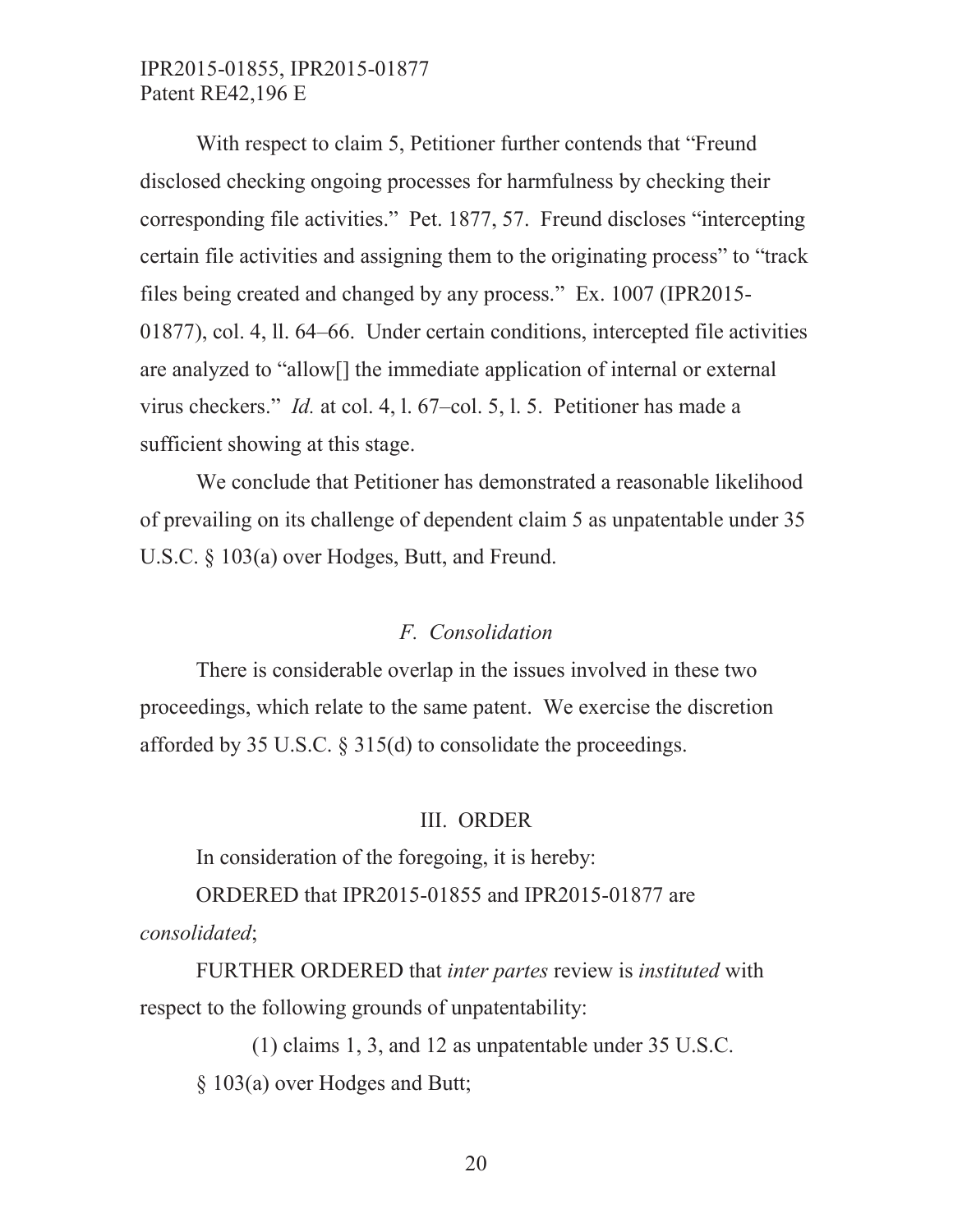(2) claim 5 as unpatentable under 35 U.S.C. § 103(a) over Hodges, Butt, and Ször;

(3) claims 8 and 10 as unpatentable under 35 U.S.C. § 103(a) over Hodges, Butt, and Levergood; and

(4) claims 4 and 5 as unpatentable under 35 U.S.C. § 103(a) over Hodges, Butt, and Freund;

FURTHER ORDERED that *inter partes* review is *not instituted* with respect to any other ground of unpatentability;

FURTHER ORDERED that, pursuant to 35 U.S.C. § 314(a), *inter partes* review of the '196 patent is hereby instituted commencing on the entry date of this Order, and pursuant to 35 U.S.C. § 314(c) and 37 C.F.R. § 42.4, notice is hereby given of the institution of a trial.